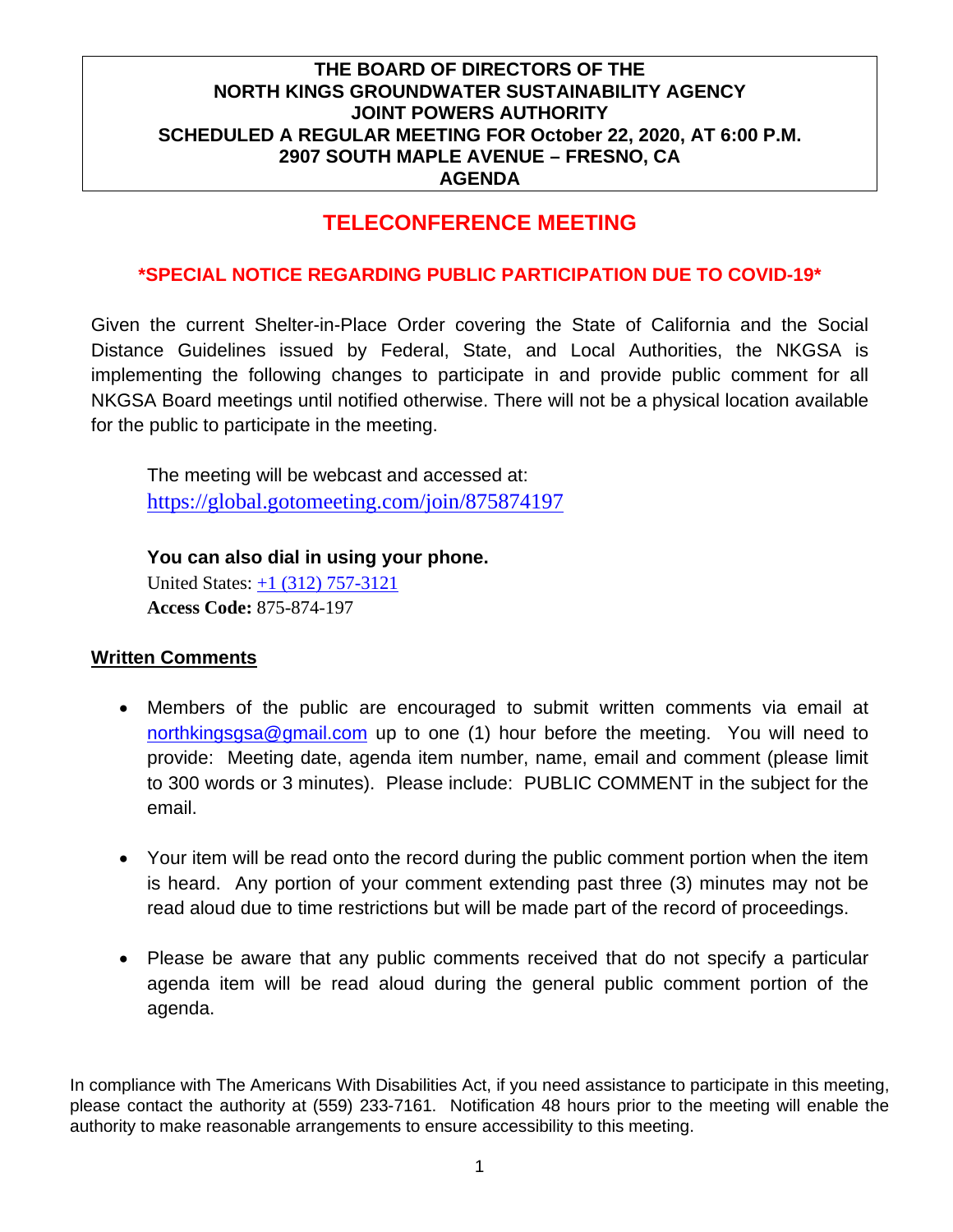## **TELECONFERENCE MEETING**

• If a written comment is received after 5:00 p.m. on the day of the meeting, efforts will be made to read the comment into the record. However, staff cannot guarantee that written comments received after 5:00 p.m. will be read. All written comments that are not read into the record will be made part of the record of proceedings, provided that such comments are received prior to the end of the NKGSA Board Committee meeting.

#### **Verbal Comments**

- If you wish to speak to the NKGSA Board on the item by telephone, you must contact the NKGSA Executive Officer at (559) 233-7161 x. 7109 no later than 5:00 p.m. on the day of the meeting.
	- o You will be asked to provide a phone number to call you during the meeting. You will also be asked for your name so that you can be called when it is your turn to speak.
	- $\circ$  You will be called during the comment section for the agenda item on which you will speak.
	- $\circ$  You may be put on hold until your name is called by the Executive Officer.
	- o Your comment period will be limited to three (3) minutes.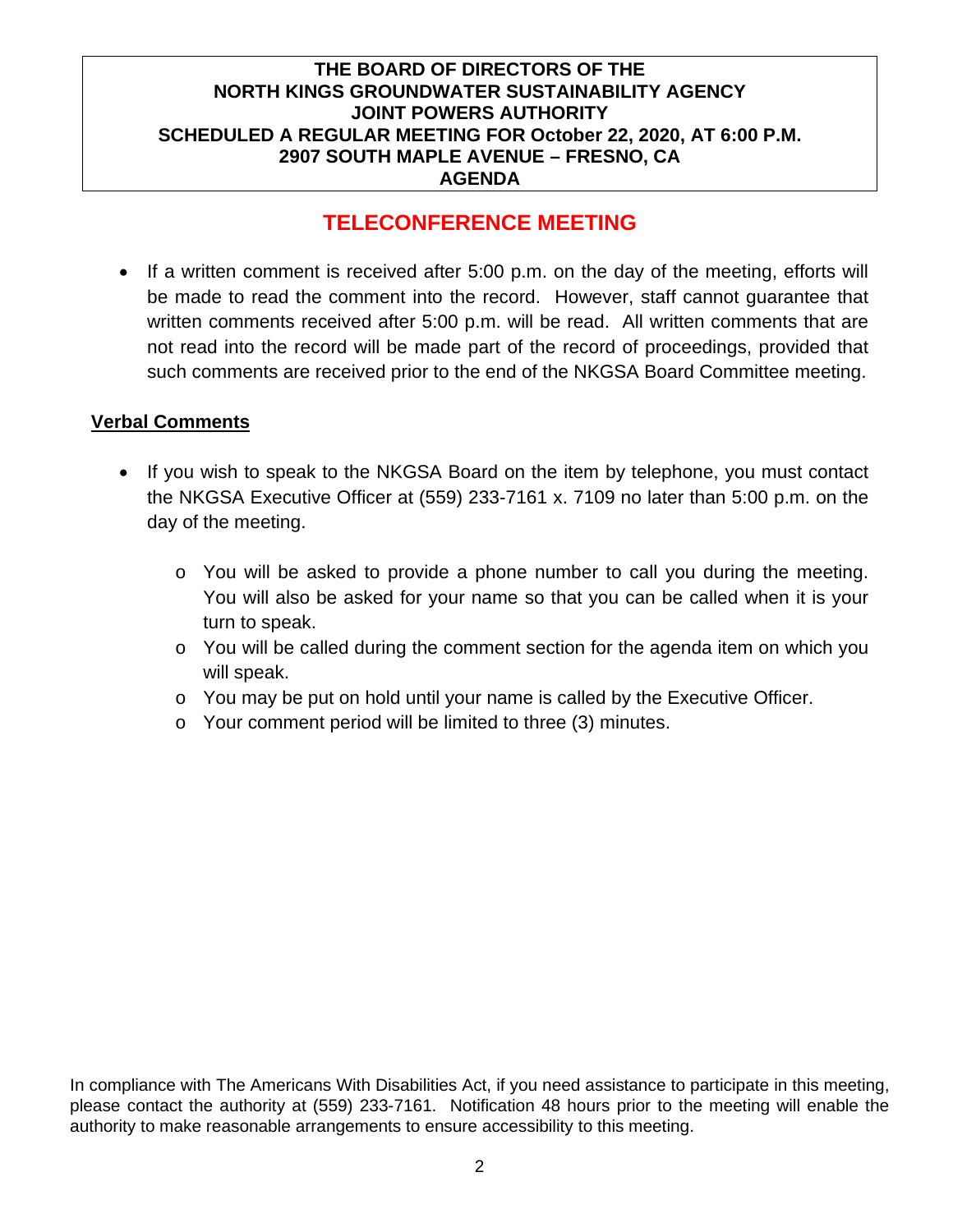## **TELECONFERENCE MEETING**

## **1. PLEDGE OF ALLEGIANCE**

## **2. REVIEW AGENDA**

Additional Agenda Items – Requires Majority Approval of Board - §54954.2(b)

## **3. REVIEW OF FUTURE MEETINGS**

#### **4. PUBLIC PRESENTATIONS (for items not on agenda) – 3 Minutes Maximum Per Person, 10 Minutes Maximum Per Subject**

### **5. POTENTIAL CONFLICTS OF INTEREST**

Any Board Member who has a potential conflict of interest may now identify the item and recuse themselves from discussing and voting on the matter. [FPPC §18705]

#### **6. ADMINISTRATIVE MATTERS**

- a. Discussion/Possible Action Appointment of Board Chair and Vice-Chair (Chauhan)
- b. Discussion/Possible Action on Board Meeting Minutes August 27, 2020
- c. Kings Subbasin Coordination Update (Samuelian)
- d. Water Conditions Update (Claes)
- e. Advisory Committee Update (Redelfs)
- f. Board of Directors Roster (Chauhan)
- g. Workgroup Updates (Chauhan/Koehn)
	- i. Policy Workgroup (Chauhan)
	- ii. Cost Share Workgroup (Koehn)

## **7. FINANCIAL MATTERS**

- a. Discussion/Possible Action 2019-2020 Audited Financial Statements (Henderson/Hailey)
- b. Discussion/Possible Action to Approve Expense Report for August 2020 to September 2020 (Hailey)
- c. Discussion/Possible Action Final Financial Statements as of June 30, 2020 (Hailey)
- d. Discussion/Possible Action Financial Statements as of September 30, 2020 (Hailey)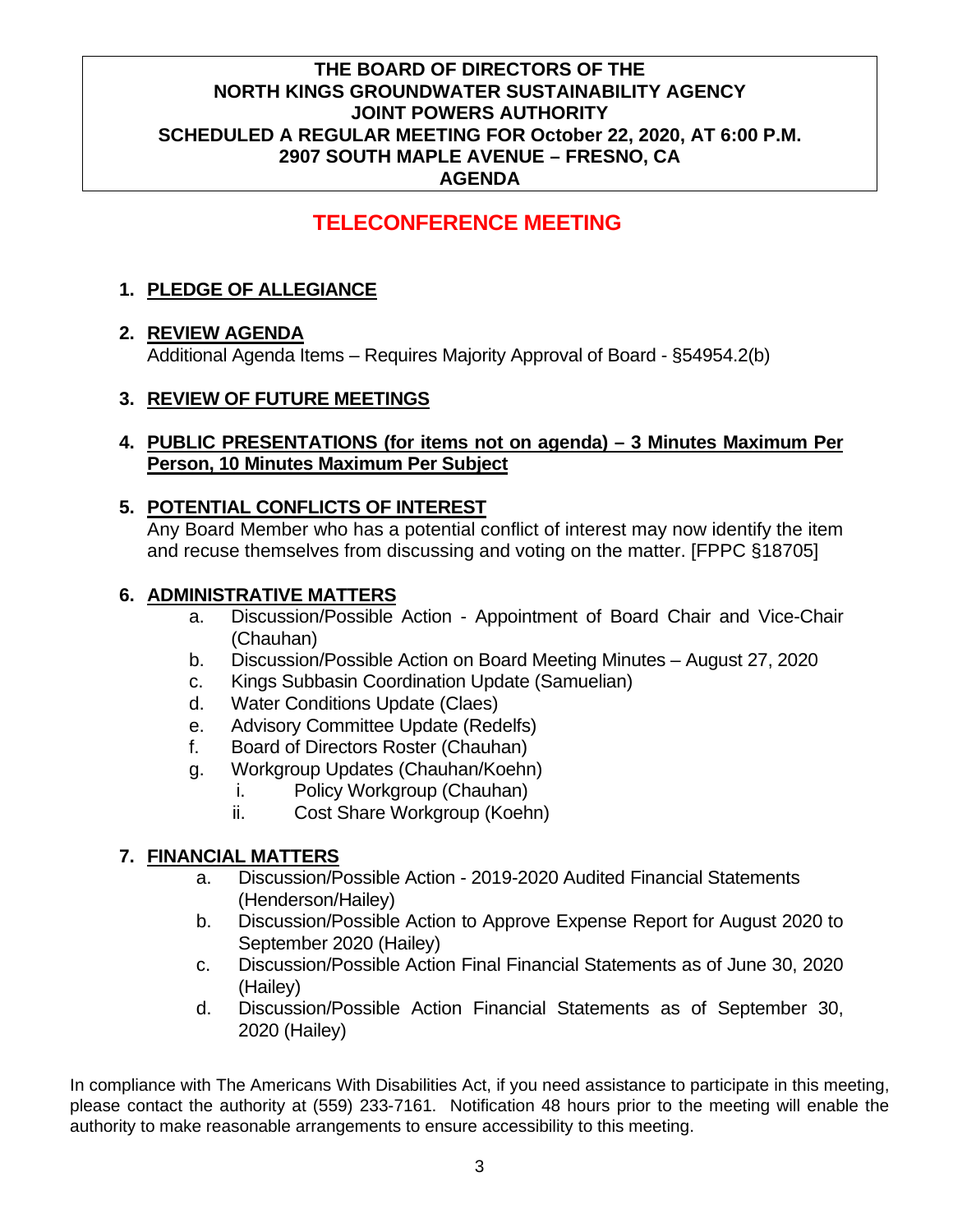# **TELECONFERENCE MEETING**

## **8. EXECUTIVE OFFICER REPORT (Chauhan)**

- a. Funding Opportunities Department of Water Resources Proposition 68 Sustainable Groundwater Management Implementation Grant – Update
- b. KRCD Subsidence Monitoring Cost-Sharing Agreement Update
- c. GSP Public Comment Update
- d. Coordination with Neighboring GSAs and Other Entities
- e. Member Agency Overdraft Responsibility Update
- f. Member Agency Project List Update
- g. Representative Monitoring Network Update
- h. External Affairs Update
- i. Miscellaneous

## **9. DIRECTORS REPORT**

#### **CLOSED SESSION**

#### **Government Code Section 54957 – Public Employee Performance Evaluation: Executive Officer**

## **10. REPORT ON ACTION(S) TAKEN IN CLOSED SESSION**

## **11.ADJOURNMENT**

Note: This agenda is posted pursuant to the provisions of the Government Code commencing at Section 54950. The date of this posting is October 19, 2020. Posting locations are: 1) Fresno Irrigation District Office; 2) NKGSA Website; and 3) Notice Box located in front of 2907 S Maple Avenue – Fresno, CA (24 hour access available on District website and in the mailbox in front of building).

"In accordance with California Government Code Section 54957.5, any writing or document that is a public record, relates to an open session agenda item and is distributed less than 72 hours prior to a regular meeting, will be made available for public inspection in the District offices during normal business hours. If, however, the document is not distributed until the regular meeting to which it relates, then the document or writing will be made available to the public at the location of the meeting."